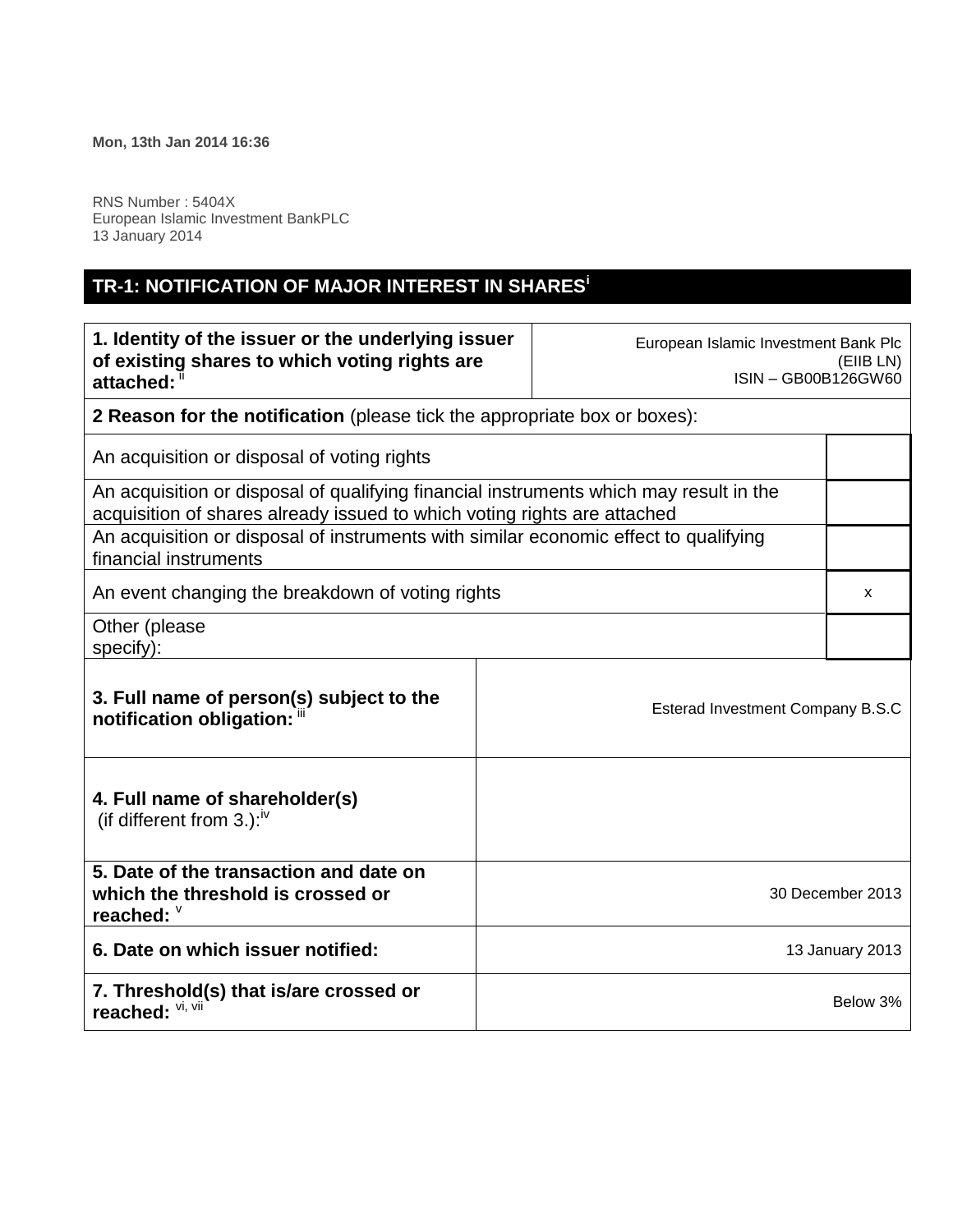| 8. Notified details:                                                                     |                         |                                                      |                            |                        |                                 |                 |
|------------------------------------------------------------------------------------------|-------------------------|------------------------------------------------------|----------------------------|------------------------|---------------------------------|-----------------|
| A: Voting rights attached to shares Vili, ix                                             |                         |                                                      |                            |                        |                                 |                 |
| Class/type of<br><b>Situation previous</b><br>to the triggering<br>shares<br>transaction |                         | Resulting situation after the triggering transaction |                            |                        |                                 |                 |
| <b>Number</b><br>οf                                                                      | <b>Number</b><br>οf     | <b>Number</b><br>of shares                           | Number of voting<br>rights |                        | % of voting rights <sup>x</sup> |                 |
| <b>Shares</b>                                                                            | Voting<br><b>Rights</b> | <b>Direct</b>                                        | Direct <sup>xi</sup>       | <b>Indirect</b><br>XII | <b>Direct</b>                   | <b>Indirect</b> |
| 56,365,265                                                                               | 56,365,265              | 56,365,265                                           | 56,365,265                 |                        | Below 3                         |                 |
|                                                                                          |                         |                                                      |                            |                        |                                 |                 |

| <b>B: Qualifying Financial Instruments</b>           |                               |                                           |                                                                                                           |                       |
|------------------------------------------------------|-------------------------------|-------------------------------------------|-----------------------------------------------------------------------------------------------------------|-----------------------|
| Resulting situation after the triggering transaction |                               |                                           |                                                                                                           |                       |
| <b>Type of financial</b><br>instrument               | <b>Expiration</b><br>date $x$ | Exercise/<br><b>Conversion Period Xiv</b> | <b>Number of voting</b><br>rights that may be<br>acquired if the<br>instrument is<br>exercised/converted. | % of voting<br>rights |
|                                                      |                               |                                           |                                                                                                           |                       |

| C: Financial Instruments with similar economic effect to Qualifying Financial Instruments $\frac{x}{y}$<br>XVI |                          |                                 |                                                |                                                        |                                  |              |
|----------------------------------------------------------------------------------------------------------------|--------------------------|---------------------------------|------------------------------------------------|--------------------------------------------------------|----------------------------------|--------------|
| Resulting situation after the triggering transaction                                                           |                          |                                 |                                                |                                                        |                                  |              |
| <b>Type of financial</b><br>instrument                                                                         | <b>Exercise</b><br>price | <b>Expiration</b><br>date $xvi$ | Exercise/<br><b>Conversion</b><br>period XViii | <b>Number of voting rights</b><br>instrument refers to | % of voting rights $\frac{X}{X}$ |              |
|                                                                                                                |                          |                                 |                                                |                                                        | <b>Nominal</b>                   | <b>Delta</b> |
|                                                                                                                |                          |                                 |                                                |                                                        |                                  |              |

| Total (A+B+C)                  |                             |  |
|--------------------------------|-----------------------------|--|
| <b>Number of voting rights</b> | Percentage of voting rights |  |
| 56,365,265                     | 2.93%                       |  |